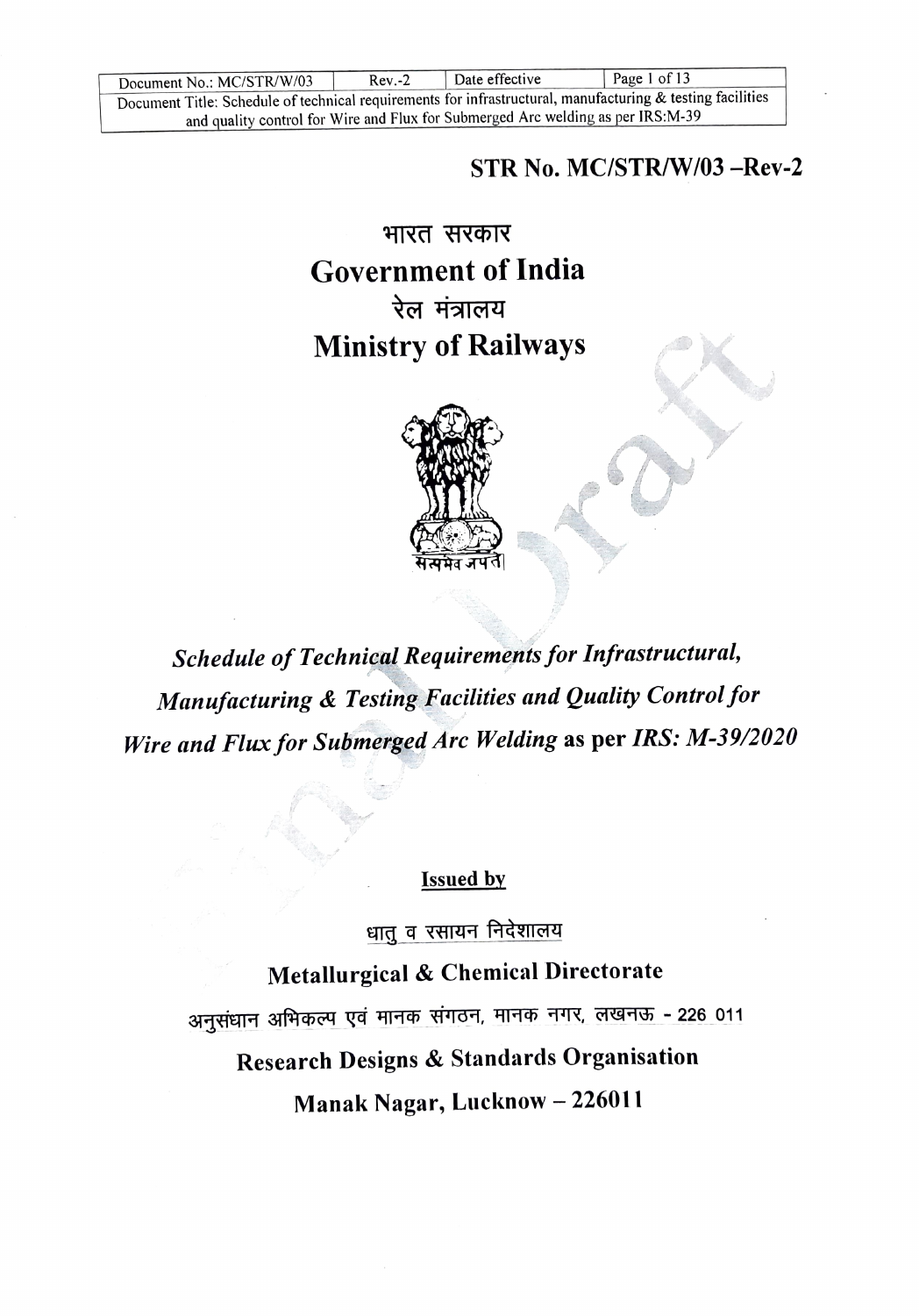| Document No.: MC/STR/W/03                                                                                  | $Rev-2$ | Date effective | Page 2 of 13 |  |
|------------------------------------------------------------------------------------------------------------|---------|----------------|--------------|--|
| Document Title: Schedule of technical requirements for infrastructural, manufacturing & testing facilities |         |                |              |  |
| and quality control for Wire and Flux for Submerged Arc welding as per IRS:M-39                            |         |                |              |  |

# *Schedule of Technical Requirements for Infrastructural, Manufacturing & Testing Facilities and Quality Control for Wire and Flux for Submerged Arc Welding* **as per IRS: M-39/2020**

#### **1.0 SCOPE**

This schedule covers the technical requirements for manufacture of Wire and Flux for Submerged Arc Welding (SAW) as per IRS–M–39-20.

**1.1** The welding consumables for submerged arc welding have been grouped as below on the basis of infrastructure facilities, manufacturing process, quality control and application at users end.

| <b>Group VIII A</b> | $\vert$ SAW Wire, Class W-1, W-2, W-3, W-4 W-5  |
|---------------------|-------------------------------------------------|
| <b>Group VIII B</b> | $\vert$ SAW Flux, Class F-1, F-2, F-3, F-4, F-5 |

- **1.2 Fresh Approval:** The firms can apply any nos. of class in a group mentioned in STR in single application. Firm has to apply separately for each group. Testing charges shall be levied separately according to number of classes applied in each group
- **1.3** The firm should have the experience of at least Two (2) years of manufacturing and supplying/ exporting the applied welding consumables to the industries manufacturing earth moving equipments, marine industries and thermal power plants (Enclose documentary evidences).
- **1.4** The firm should have annual turnover of minimum one (1) crore
- **1.5** The details of Manufacturing & testing facilities shall be submitted in format of Annexure to STR as per Annex-I.
- **1.6** The details about applied items and its test results as per Annex-III, IV & V.
- **2.0 REQUIREMENTS FOR SAW WIRE (For Group VIIIA, Class W-1, W-2, W-3, W-4, W-5)**

## **2.1 GENERAL**

**2.1.1** The firm should have well illuminated and ventilated covered shed with sufficient height and space for performing various manufacturing activities like Decoiling, Wire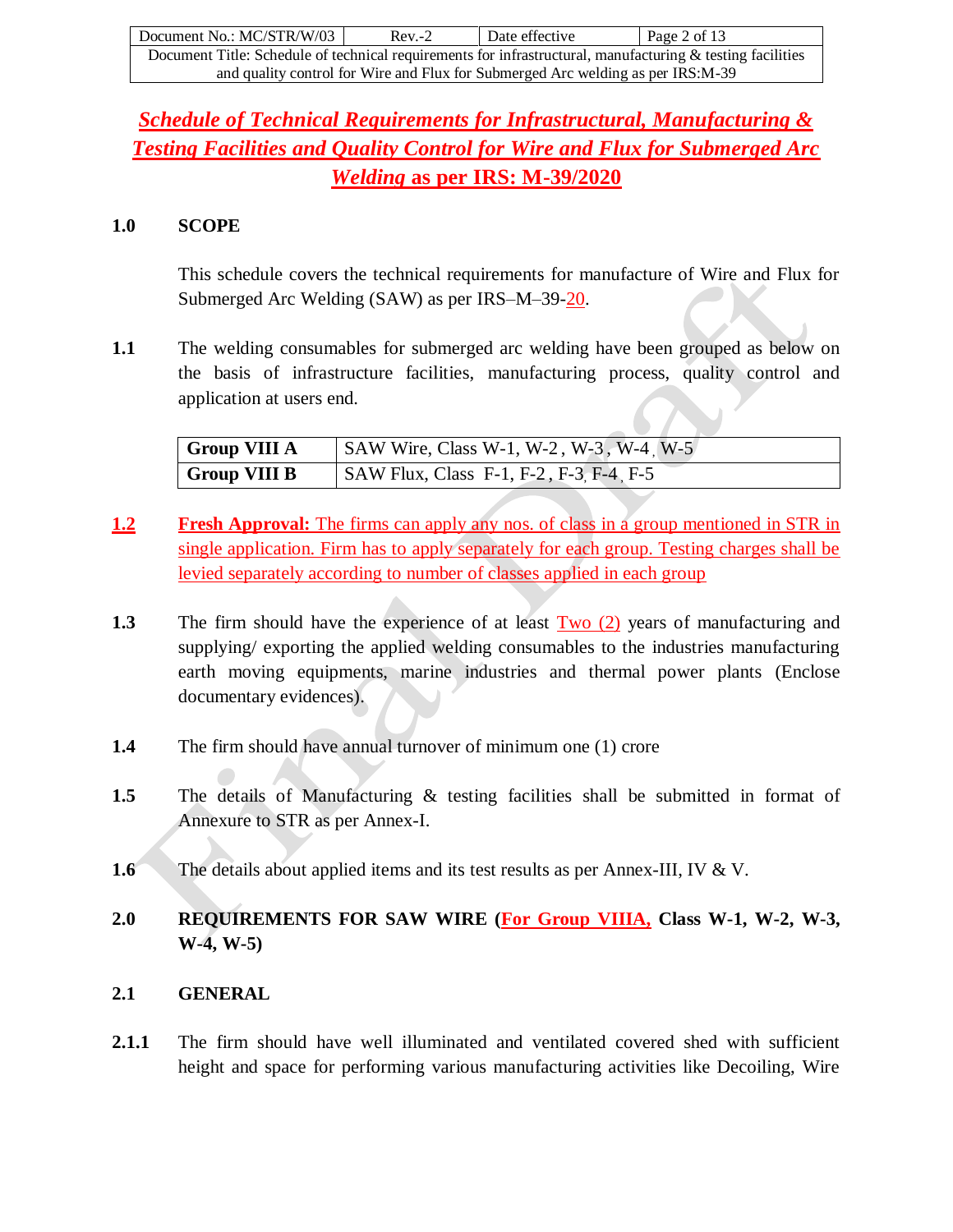drawing, wet wire drawing, Pickling, Washing, Copper Coating, Finished drawing, Spooling, Packing etc.

- **2.1.2** Separate identified area for storage of raw materials and finished product and scraps.
- **2.1.3** Separate quality control laboratory for physical and chemical testing.
- **2.1.4** Humidity chamber for storage stability & corrosion test.

## **2.2 MINIMUM PRODUCTION FACILITIES**

The firm should have the following facilities:

- 2.2.1 Wire drawing and Copper coating facilities consisting of Decoiler, Wire drawing set, Pickling bath, Washing bath , Coppering bath, Rinsing bath, Finish drawing and Coiling arrangement
- **2.2.2** Butt welding machine of suitable capacity for joining wires.
- **2.2.3** Automatic Spooling machine for winding of wire.
- **2.2.4** Weighing facilities.
- **2.2.5** Packing facilities as per clause 4.4 of IRS–M–39-20.

# **2.3 TESTING FACILITIES**

## **2.3.1 GENERAL**

- **2.3.1.1** The firm should have duly calibrated micrometer with least count 0.01mm for measurement of diameter of wire.
- **2.3.1.2** The firm should have arrangement for measurement of copper coating thickness of wire by colorimeter/wet analysis method.
- **2.3.1.3** The firm should have SAW (Submerged Arc Welding) machine of capacity minimum 500 Ampere and nozzle of various sizes for carrying out performance test of wire.

# **2.3.2 CHEMICAL TESTING**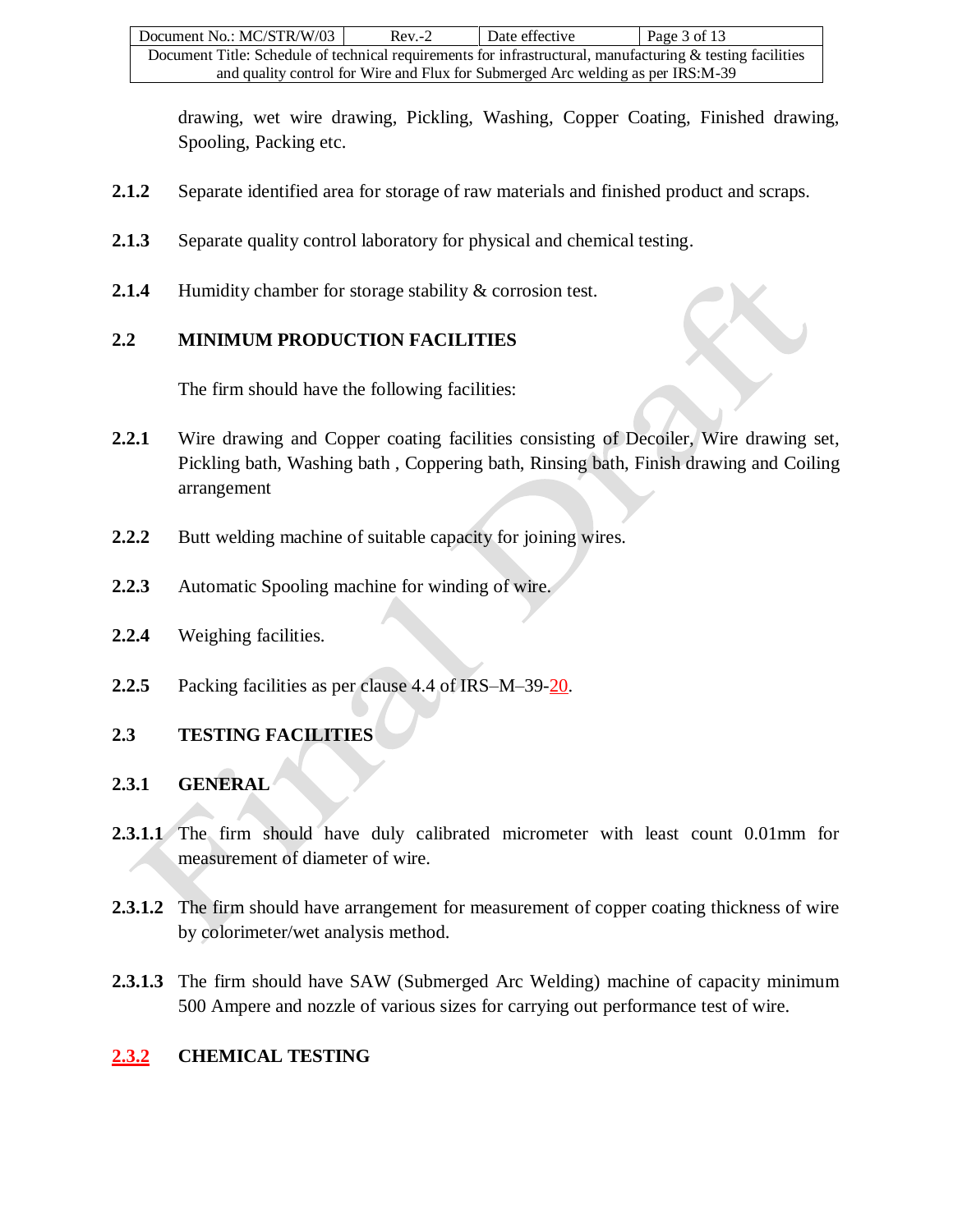| Document No.: MC/STR/W/03                                                                                  | $Rev - 2$ | Date effective | Page 4 of 13 |  |
|------------------------------------------------------------------------------------------------------------|-----------|----------------|--------------|--|
| Document Title: Schedule of technical requirements for infrastructural, manufacturing & testing facilities |           |                |              |  |
| and quality control for Wire and Flux for Submerged Arc welding as per IRS:M-39                            |           |                |              |  |

**2.3.2.1** The firm should have chemical testing laboratory consisting of Carbon-Sulphur determination apparatus, Chemical balance, Hot plate, Muffle furnace (800ºC), Electric oven, Barometer, Hygrometer, Platinum crucible, Glass-wares and Chemicals.

# **3.0 REQUIREMENTS FOR SUBMERGED ARC WELDING FLUX (For Group VIII B, Class F-1, F-2, F-3, F-4 & F-5)**

## **3.1 GENERAL**

- **3.1.1** The firm manufacturing agglomerated flux should have well illuminated and ventilated covered shed with sufficient height and space for various manufacturing activities consisting of weighing of flux ingredients, Dry mixing, Wet mixing, Agglomerating, Sieving of final product, Weighing of final flux product and Packing.
- **3.1.2** The firm should have separate identified area for storage of raw material, finished product and scrap.
- **3.1.3** The firm should have separate welding room for performance test and test weld preparations.
- **3.1.4** The firm should have separate laboratory for physical and chemical testing of raw material and weld metal.
- **3.1.5** The firm should have mechanical testing laboratory for carrying out mechanical test of weld metal.
- **3.1.6** Machining facilities **preferably** at same location for preparation of test pieces from weld assembly.
	- **i)** Lathe Machine for preparation of All Weld tensile test pieces.
	- **ii)** Shaping Machine for shaping of test pieces, edge preparations on plates & back gouging of welds.
	- **iii)** V-notch cutter with gauge for cutting of V notch on impact test pieces.
	- **iv)** Power Hacksaw

# **3.2 MINIMUM MANUFACTURING FACILITIES**

## **3.2.1 Requirement for Agglomerated Flux**

The firm should have following machines/equipment: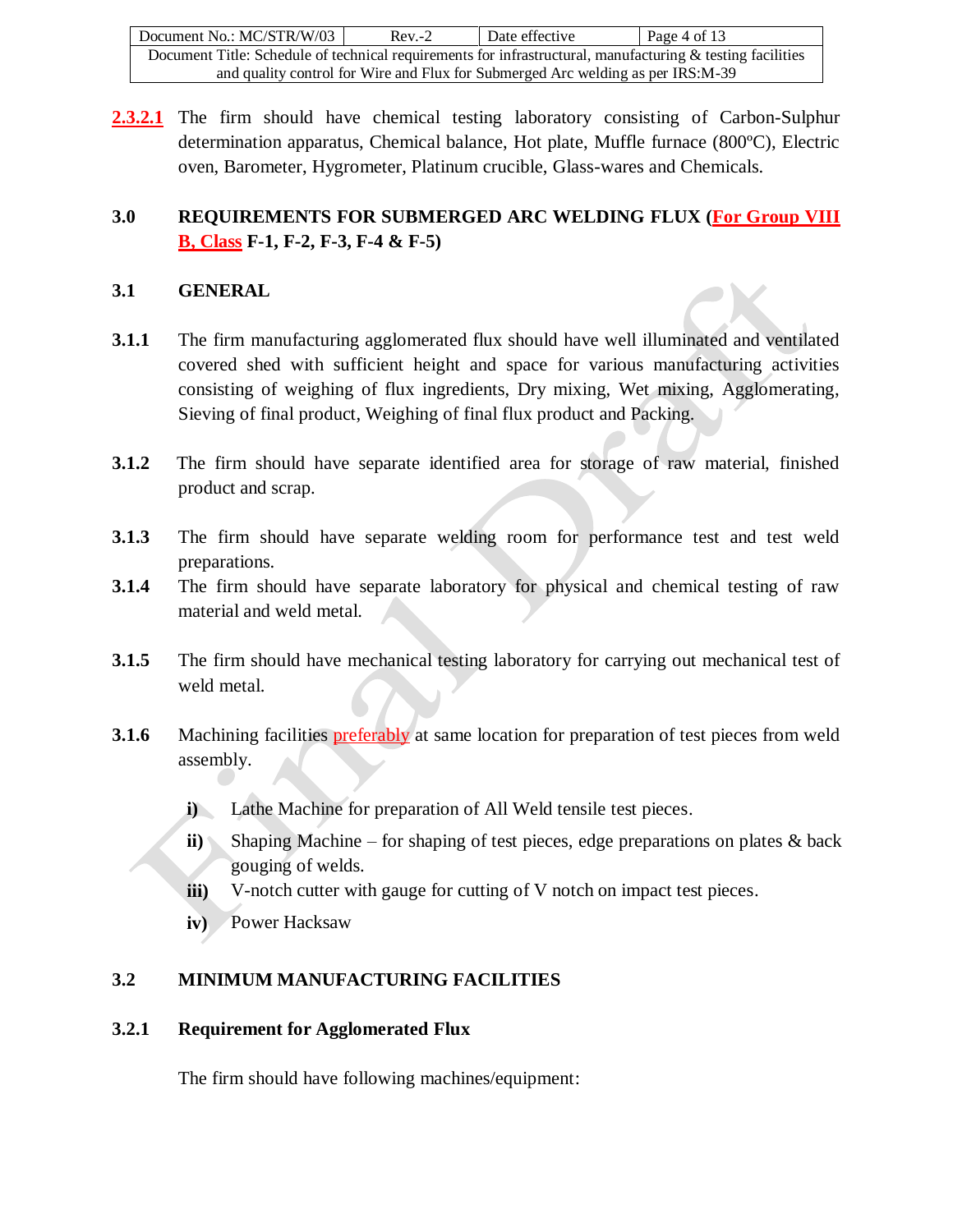- **3.2.1.1** Sieve (B.S. Mesh size 10 or equivalent) for coarse screening of raw material.
- **3.2.1.2** Dry mixer, capacity 100 Kg. minimum, (generally electrically operated).
- **3.2.1.3** Wet mixer, capacity 100 Kg. minimum, (generally electrically operated).
- **3.2.1.4** Drying Oven, 200ºC, electrically operated of suitable capacity.
- **3.2.1.5** Agglomerating Furnace, 600°C of suitable capacity with automatic temperature control.
- **3.2.1.6** Sieving set of B.S. mesh size 10, 40, 100 mesh or equivalent for sieving of finished product.
- **3.2.1.7** Packing arrangement as per clause 5.6.2 or alternatively as per Clause 5.6.3 to IRS- M- $39 - 20.$

#### **3.3 TESTING FACILITIES**

#### **3.3.1 GENERAL**

- **3.3.1.1** The firm should have facilities for determination of grain size distribution of flux, measurement of tap density and moisture content of flux.
- **3.3.1.2** The firm should have facilities for determination of Basicity Index of flux by XRF method or by Chemical Analysis method.
- **3.3.1.3** The firm should have SAW machine of capacity 1000 Amp. for performance test and welding of test weld samples.
- **3.3.1.4** Radiographic (X–Rays or Gama Rays) test from in-house/outsourced agency (Applicable for firms applying for radiographic Quality welding consumables)

## **3.3.2 MECHANICAL TESTING**

**3.3.2.1** The firm should have Universal Testing Machine of capacity 20MT min. with necessary attachment for measuring Yield Load and Breaking Load and carrying out Bend Test. The machine should be calibrated by a recognized agency and the firm should have valid calibration certificate.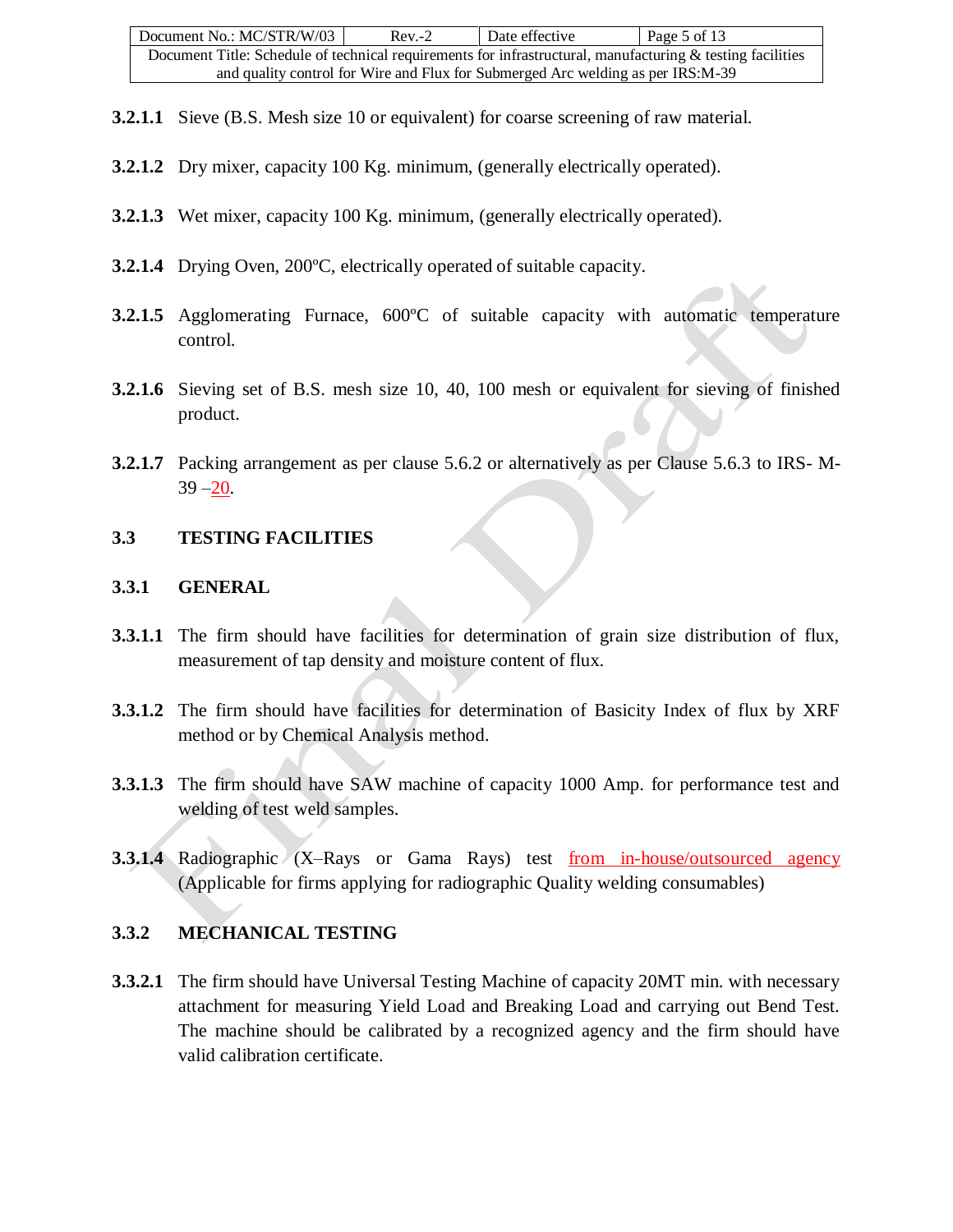| Document No.: MC/STR/W/03                                                                                  | $Rev - 2$ | Date effective | Page 6 of 13 |  |
|------------------------------------------------------------------------------------------------------------|-----------|----------------|--------------|--|
| Document Title: Schedule of technical requirements for infrastructural, manufacturing & testing facilities |           |                |              |  |
| and quality control for Wire and Flux for Submerged Arc welding as per IRS:M-39                            |           |                |              |  |

**3.3.2.2** The firm should have duly calibrated Impact Testing Machine capacity 30 kgfm (Charpy 'V' notch type test piece) with testing facilities at room temperature,  $0^{\circ}$ C, -20ºC and -46ºC depending upon the requirement of the product offered.

## **3.3.3 CHEMICAL TESTING**

- **3.3.3.1** The firm should have chemical testing laboratory for chemical analysis of raw materials and weld metal.
- **3.3.3.2** The chemical laboratory should consist of Carbon-Sulphur determination apparatus, chemical balance, hot plate, muffle furnace (800ºC), electric oven, barometer, hygrometer, platinum crucible, glass wares and chemicals.
- **Note:** Use of Spectrometer or any other modern facilities for determination of element present is permissible.

## **4.0 QUALITY CONTROL REQUIREMENTS**

**4.1** There should exist a system to ensure traceability of the product from raw material stage to finished product stage.

# **4.2 QUALITY ASSURANCE PLAN (QAP):**

The Firm shall have an "internal quality assurance system" with proper documentation to sustain quality of products being manufactured. Firm will also prepare quality assurance plan as per RDSO ISO document no-QM-RF-8.1-3 (latest version) - Guidelines for preparing QAP during registration. This document is available on RDSO website under vendor interface.

**4.3 i)** All the technical personnel responsible for supervision and handling of products and quality control activities should have Degree in Mechanical Engineering/ Metallurgical Engineering with a minimum of three (3) years experience and should be working in the firm as regular employees.

**ii)** Artisan staff like machinist, welder and fitter should have ITI qualification in respective trade and time to time they should have been imparted training from recognized institution in the respective trades (Enclose training documents)

**iii)** All employees should be on regular role.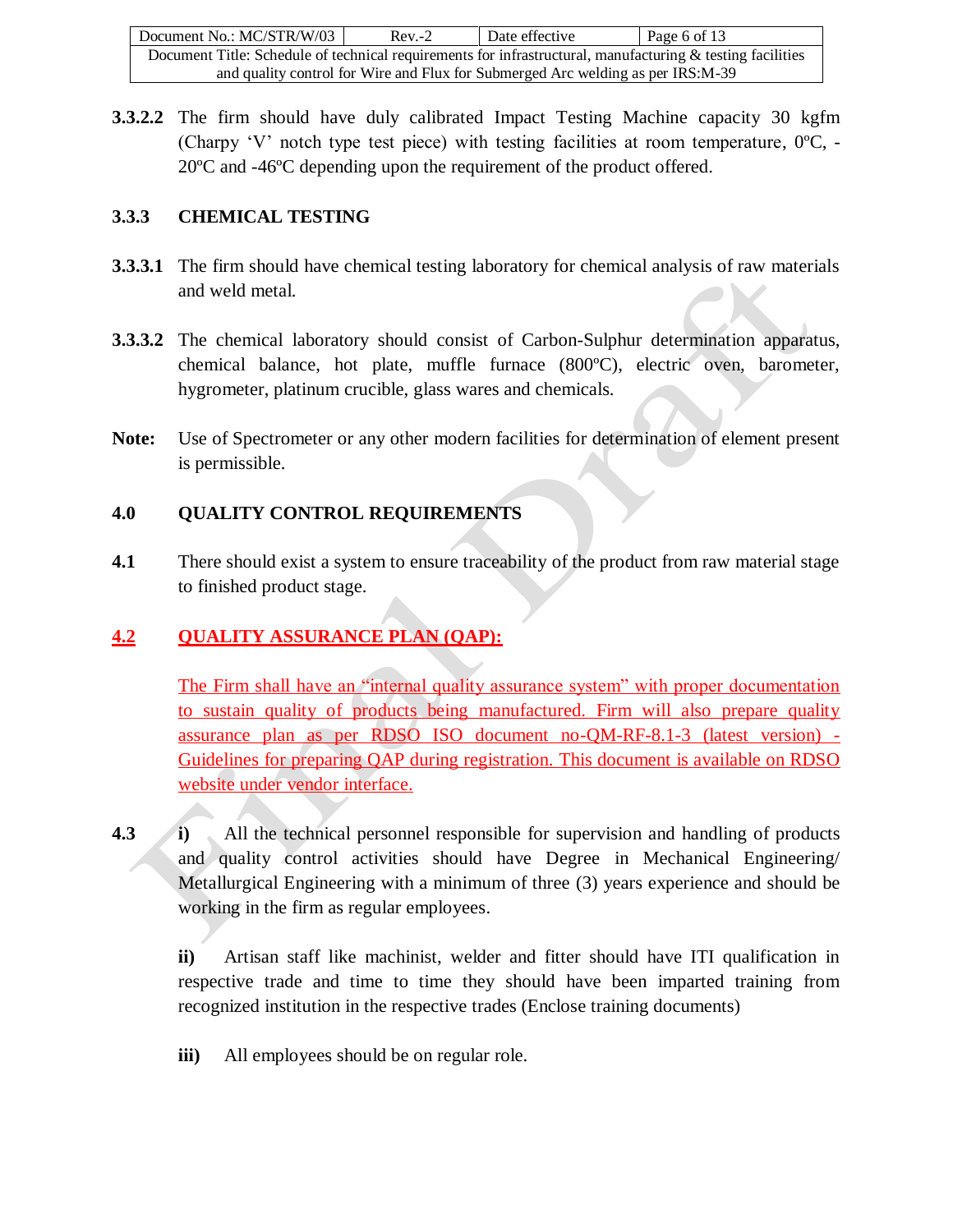| Document No.: MC/STR/W/03                                                                                  | $Rev - 2$ | Date effective | Page 7 of 13 |  |
|------------------------------------------------------------------------------------------------------------|-----------|----------------|--------------|--|
| Document Title: Schedule of technical requirements for infrastructural, manufacturing & testing facilities |           |                |              |  |
| and quality control for Wire and Flux for Submerged Arc welding as per IRS:M-39                            |           |                |              |  |

- **4.4** The vendor shall have acquired ISO Certification ISO : 9001 : 2015 in respect of all the products applied for and the same shall be covered in the certification.
- **4.5** The firm should ensure that proper analysis is being done on monthly basis to study the rejection at various internal stages and it is documented.
- **4.6** The firm should ensure that all the relevant specifications, IS standards are available with the firm.
- **4.7** The firm should ensure that proper record of complaints received from users (Railways) is being maintained and corrective action is taken in the format mentioned in RDSO ISO document No. QM-RF-8.1.3 (latest version).
- **4.8** Quality control measuring equipment/instrument like UTM, Impact testing machine, Vernier calipers /Screw gauge, Tong tester, Weight boxes etc. shall be periodically calibrated.
- **4.9** Minimum Qty. specified for up-gradation from RDSO vendors for developmental order to approved vendors status as per Annex –II.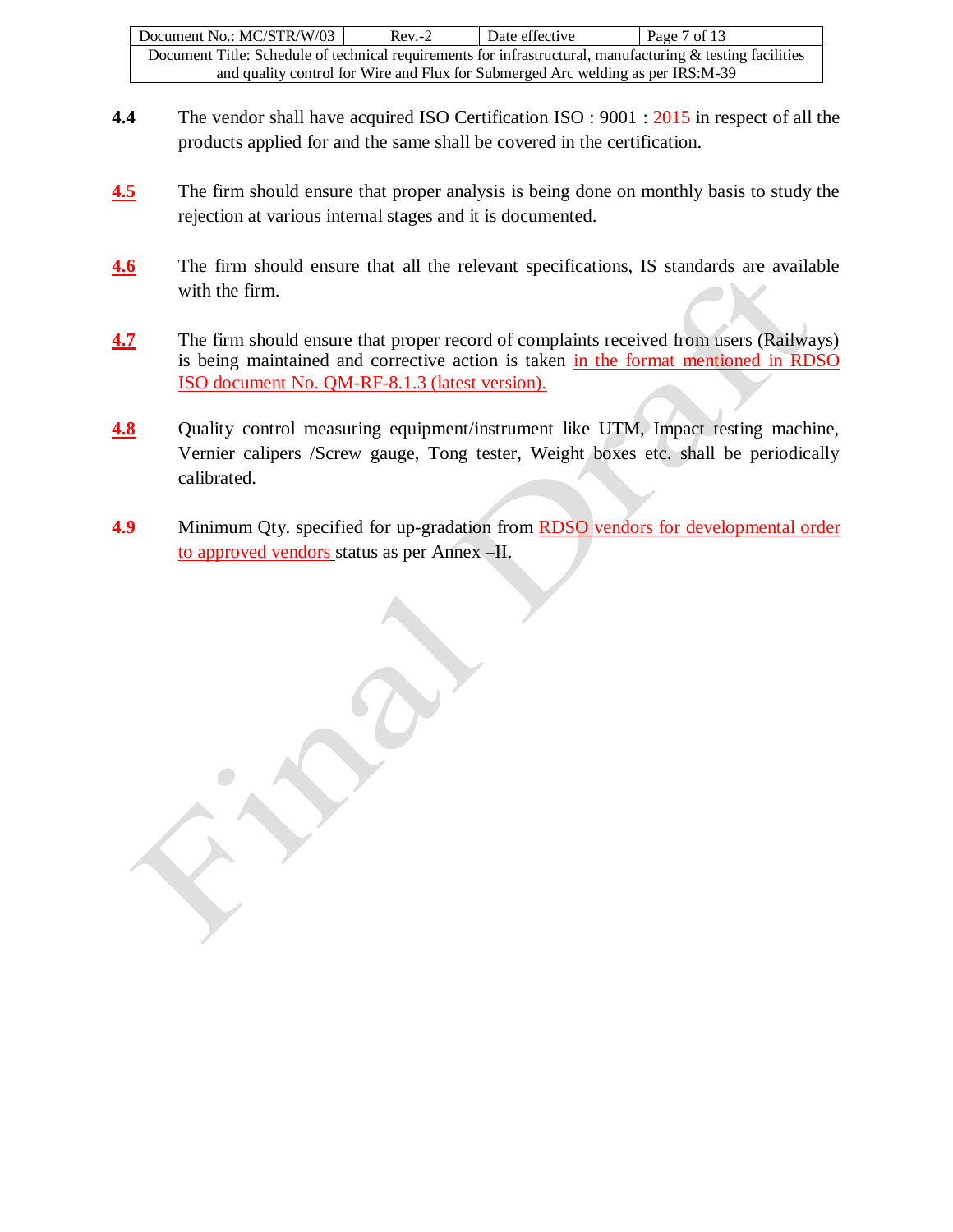| Document No.: MC/STR/W/03                                                                                     | $Rev - 2$ | Date effective | Page 8 of 13 |  |
|---------------------------------------------------------------------------------------------------------------|-----------|----------------|--------------|--|
| Document Title: Schedule of technical requirements for infrastructural, manufacturing $\&$ testing facilities |           |                |              |  |
| and quality control for Wire and Flux for Submerged Arc welding as per IRS:M-39                               |           |                |              |  |

**Annex-I**

#### **ANNEXURE TO STR**

| S.  | <b>STR</b> para |         | Requirement of M&P/T&P as per |         |       |             | Details of the M&P/T&P available with the firm |                |          |                 |
|-----|-----------------|---------|-------------------------------|---------|-------|-------------|------------------------------------------------|----------------|----------|-----------------|
| No. | no.             |         | <b>STR</b>                    |         |       |             |                                                |                |          |                 |
|     |                 | Name of | <b>Range / Capacity</b>       | Name of | Model | <b>Make</b> | Machine no.                                    | <b>Year of</b> | Range/   | <b>Proof of</b> |
|     |                 | M&P/T&P | of M&P/T&P                    | M&P/T&P |       |             |                                                | <b>Built</b>   | Capacity | ownership       |
|     |                 |         |                               |         |       |             |                                                |                |          |                 |
|     |                 |         |                               |         |       |             |                                                |                |          |                 |
|     |                 |         |                               |         |       |             |                                                |                |          |                 |
|     |                 |         |                               |         |       |             |                                                |                |          |                 |

# *UNDERTAKING OF THE FIRM*

*"I hereby give an undertaking that if at any time after approval is accorded, some machinery is found deficient without intimation to RDSO, and then it will be presumed that machinery was not there since beginning and firm's approval will be withdrawn immediately.''*

**Date:** 

**Place:**

#### **Signature**

## **Name in capitals & Designation Stamp of the firm**

#### **Note :**

**Place:**

- 1. Details of M & P should be furnished by vendor in complete as per format given above and also furnish the details of the ownership.
- 2. It should be mandatory to inform the RDSO through FAX/E-mail (followed by confirmation copy through courier/speed post) as soon as any machinery is removed from the firm's premises (even for repair etc.). RDSO should be informed again, when is brought back and made operational.

**Date: Signature**

 **Name in capitals & Designation**

**Stamp of the firm**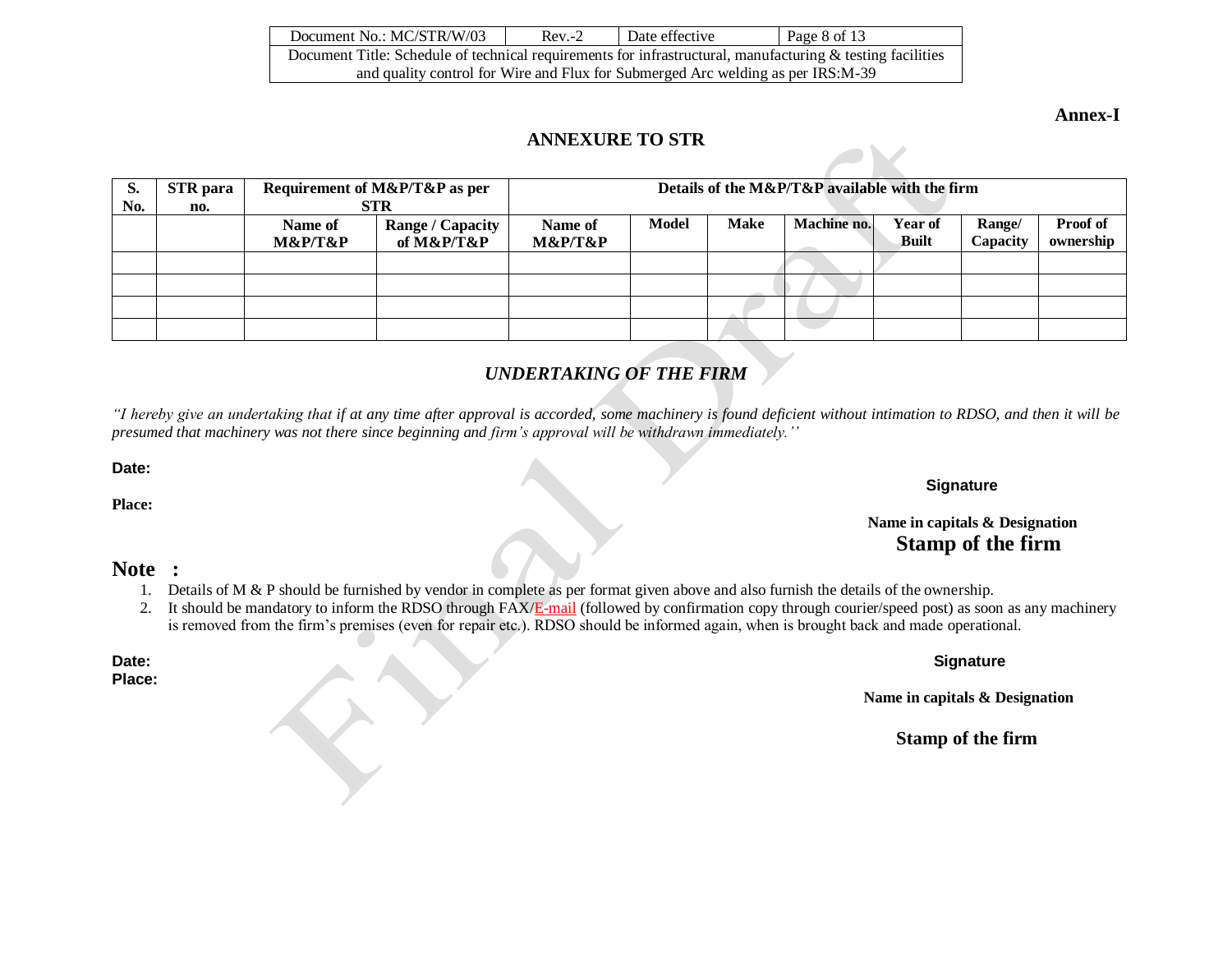| Document No.: MC/STR/W/03                                                                                  | $Rev-2$ | Date effective | Page 9 of 13 |  |
|------------------------------------------------------------------------------------------------------------|---------|----------------|--------------|--|
| Document Title: Schedule of technical requirements for infrastructural, manufacturing & testing facilities |         |                |              |  |
| and quality control for Wire and Flux for Submerged Arc welding as per IRS:M-39                            |         |                |              |  |

#### **Annex- II**

**Minimum essential quantity of SAW Wire & Flux to be supplied to be on RDSO Vendor for developmental order list for consideration for up gradation in Approved Vendor\***

| Sr.<br>No. | <b>Group of SAW Wire</b><br>$&$ Flux | Minimum Quantity to be supplied of each class to Zonal<br>Railways, Production units & wagon Builders only |
|------------|--------------------------------------|------------------------------------------------------------------------------------------------------------|
|            | Group-VIIIA                          | $3,000$ Kg                                                                                                 |
|            | Group-VIIIB                          | $5,000$ Kg                                                                                                 |

**\*NOTE:** A Vendor shall be considered eligible for upgradation to "Approved Vendors" status on completing successful supply of a minimum quantity as mentioned above as a 'list of RDSO vendors for developmental order' along with the fulfillment of all other conditions as laid down in RDSO Vendor Registration Guidelines (Apex document) with latest amendment (Document No. QO-D-8.1-11). Vendor registration guidelines are on RDSO website [www.rdso.indianrailways.gov.in.](http://www.rdso.indianrailways.gov.in/)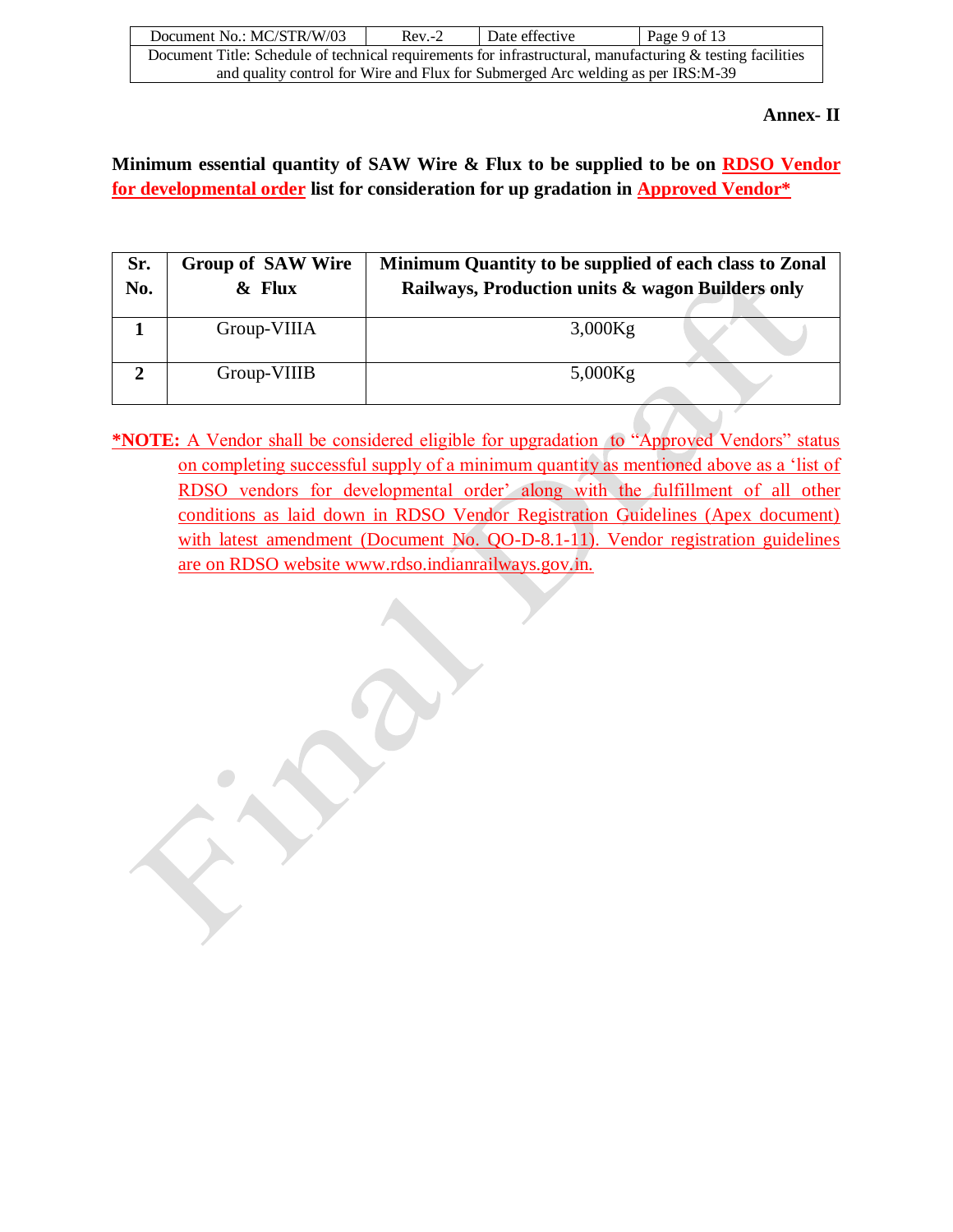| Document No.: MC/STR/W/03                                                                                  | $Rev - 2$ | Date effective | Page 10 of 13 |  |
|------------------------------------------------------------------------------------------------------------|-----------|----------------|---------------|--|
| Document Title: Schedule of technical requirements for infrastructural, manufacturing & testing facilities |           |                |               |  |
| and quality control for Wire and Flux for Submerged Arc welding as per IRS:M-39                            |           |                |               |  |

**Annex-III**

# **GOVERNMENT OF INDIA – MINISTRY OF RAILWAYS RESEARCH DESIGNS & STANDARDS ORGANISATION MANAK NAGAR, Lucknow -226 011**

Questionnaire Form in connection with assessment of SAW Wire & Fluxes for Submerged Arc Welding for use on Indian Railways

*(Please fill up one form for each brand)*

| $\overline{1}$ . | Name and address of the manufacturer                                                |                 |                        |              |
|------------------|-------------------------------------------------------------------------------------|-----------------|------------------------|--------------|
|                  | <b>Head Office</b>                                                                  |                 |                        |              |
|                  | Works/Factory                                                                       |                 |                        |              |
|                  | PHONE/FAX/E-mail                                                                    |                 |                        |              |
| 2.               | Particulars of the brand offered for Assessment (Please enclose technical leaflet): |                 |                        |              |
| 2.1              | Name of brand                                                                       |                 |                        |              |
| 2.2              | Classes/Grades as per IRS M-39/20<br>for which required to be assessed              |                 |                        |              |
| 2.3              | Code No. as per BIS Specn. No. &<br>Year                                            |                 |                        |              |
| 2.4              | AWS Specification $\overline{\&$ Code                                               |                 |                        |              |
| 2.5              | Current conditions                                                                  |                 |                        |              |
|                  | (i) Sizes manufactured, current<br>conditions with corresponding<br>grade of flux   |                 |                        |              |
|                  | (ii) current conditions with<br>corresponding grade of wire                         |                 |                        |              |
|                  | Diameter of wire (mm)                                                               | Voltage (Volts) | Current range<br>(Amp) | Travel speed |
|                  |                                                                                     |                 |                        |              |
|                  |                                                                                     |                 |                        |              |
| 2.6              | Type of wire/Flux                                                                   |                 |                        |              |
| 3.               | initial<br>Whether<br>offered<br>for                                                |                 |                        |              |
| $\overline{4}$ . | assessment or periodic check<br>Whether the offered brand is being                  |                 |                        |              |
|                  | checked at periodic intervals for                                                   |                 |                        |              |
|                  | production control. If yes, please                                                  |                 |                        |              |
|                  | indicate test results for minimum<br>two sizes of wire/ properties of flux          |                 |                        |              |
|                  | & weld metal test results made with                                                 |                 |                        |              |
|                  | to sizes of corresponding grade of<br>wire.                                         |                 |                        |              |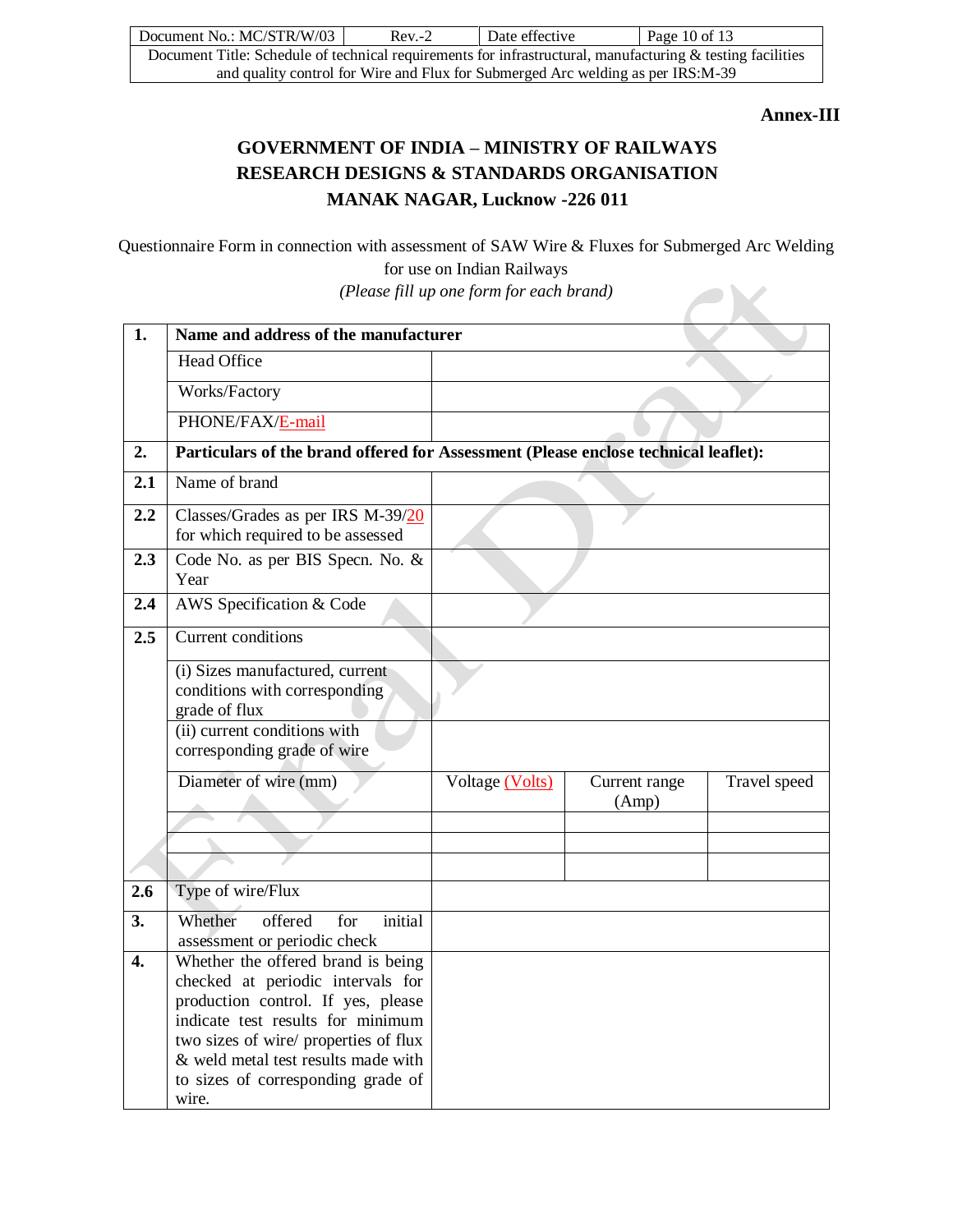Document No.: MC/STR/W/03 Rev.-2 Date effective Page 11 of 13 Document Title: Schedule of technical requirements for infrastructural, manufacturing & testing facilities and quality control for Wire and Flux for Submerged Arc welding as per IRS:M-39

| 5. | Whether the brand has<br>been<br>approved by NTH/BIS/ LLOYODS<br>Shipping or other approving<br>Agency, If yes, submit a copy of<br>approval Certificate: |             |    |
|----|-----------------------------------------------------------------------------------------------------------------------------------------------------------|-------------|----|
| 6. | Whether the brand offered is in<br>regular production?<br>If yes, please indicate average<br>annual production :                                          |             |    |
| 7. | Price per Kg<br>(for information only)                                                                                                                    | <b>Size</b> | Rs |
| 8. | Special characteristics/<br>recommendation for the brand, if<br>any:                                                                                      |             |    |

#### *Note :*

All the items are to be filled properly. Please write N.A. if not applicable.

*Encl :*

**1.** Tech. Leaflet Signature of competent authority with designation and seal

**2.** BTC in standard format for wire/flux (properties of flux & weld deposit in combination with respective grade of wire)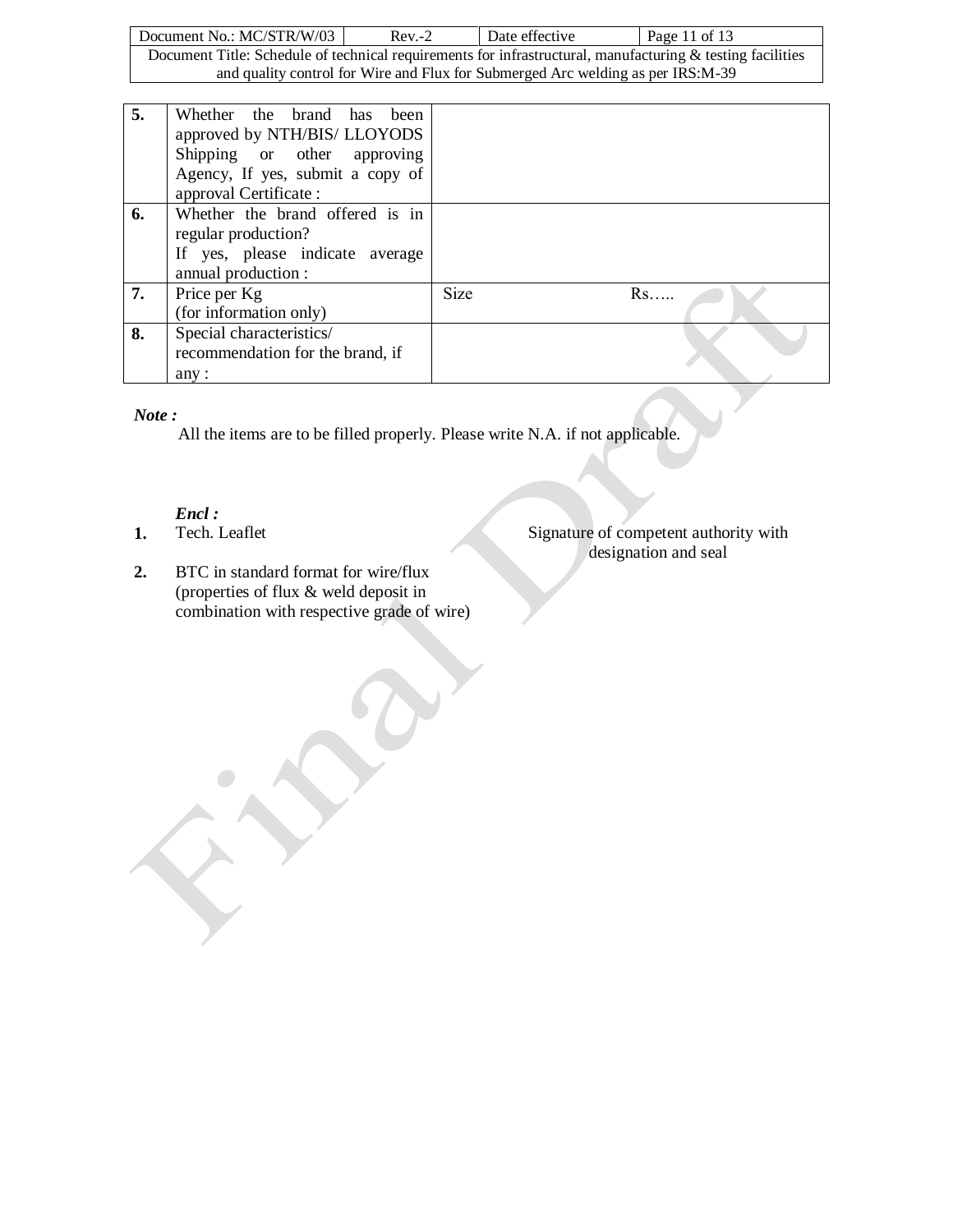| Document No.: MC/STR/W/03                                                                                     | $Rev-2$ | Date effective | Page 12 of 13 |  |  |  |  |
|---------------------------------------------------------------------------------------------------------------|---------|----------------|---------------|--|--|--|--|
| Document Title: Schedule of technical requirements for infrastructural, manufacturing $\&$ testing facilities |         |                |               |  |  |  |  |
| and quality control for Wire and Flux for Submerged Arc welding as per IRS:M-39                               |         |                |               |  |  |  |  |

#### **Annex-IV**

## **BTC STANDARD FORMAT FOR Test Results For SAW Wire**

**Test No…………… Dt : ………**

## **1. Sample Details:**

| <b>Sample</b><br>Code<br>No. | <b>IRS</b><br>Grade<br>of | <b>Batch No.</b> | Date of<br>manufact<br>ure | <b>Size</b><br>$(\mathbf{mm})$ | Packagin<br>g as per<br>$IRS : M -$ |      | <b>Quality of wire &amp; Wire</b><br>spool<br>as per IRS $M$ 39-20) |
|------------------------------|---------------------------|------------------|----------------------------|--------------------------------|-------------------------------------|------|---------------------------------------------------------------------|
| <b>Brand</b>                 | Wire                      |                  |                            |                                | $39 - 20$                           | Wire | Wire spool                                                          |
|                              |                           |                  |                            |                                |                                     |      |                                                                     |

# **2. Chemical Composition of wire:**

| 2.<br><b>Chemical Composition of wire:</b> |             |    |    |   |   |    |    |    |    |                      |
|--------------------------------------------|-------------|----|----|---|---|----|----|----|----|----------------------|
| Elements%                                  | $\mathbf C$ | Mn | Si | S | P | Ni | Cr | Mo | Cu | Any other<br>element |
| <b>Bare Wire</b>                           |             |    |    |   |   |    |    |    |    |                      |
| Specified value<br>as per IRSM -<br>39/20  |             |    |    |   |   |    |    |    |    |                      |

- 
- **3.** Cast & Helix: **4.** %Copper in coating (by weight):
- **5.** Storage stability test:
- **6.** Any other test (Pl. specify)

*Note: Please fill up all the boxes. Write N.A. if not applicable* **Signature of QC Incharge/Chemist**